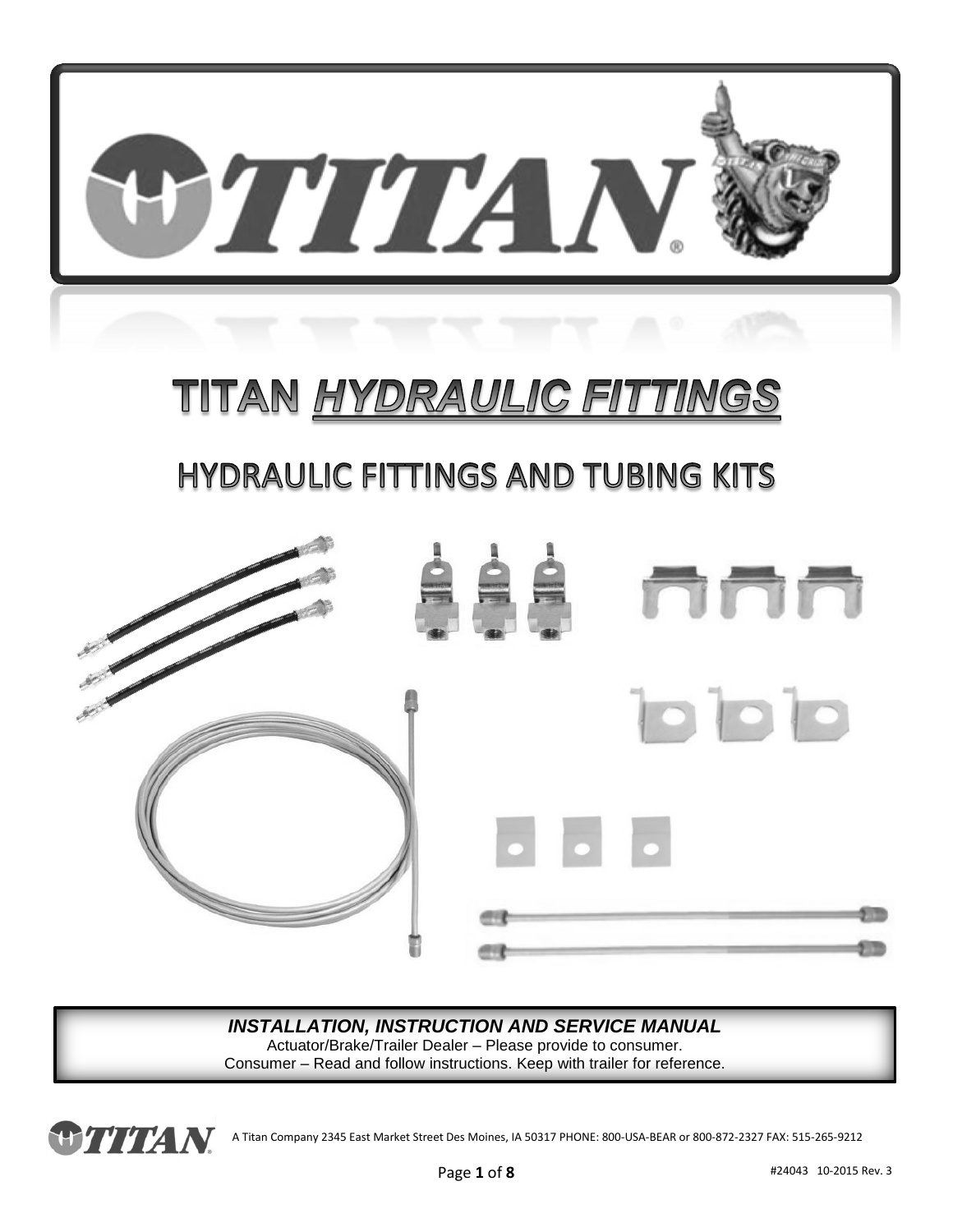## **Table of Contents**

#### Introduction

Thank you for purchasing A TITAN Hydraulic Fitting and Tubing Kit. TITAN tubing kits are designed for single, tandem, and triple axle setups. Tubing kits are designed for compatibility with leaf spring or torsion axle designs.

#### **General Information**

Use care when forming tubing. Avoid sharp bends and kinks. If tubing is cut to shorten, use forty-five degree (45°) double flare tube end tools to assure tight leak proof connections per SAE J533. Anchor hydraulic lines at intervals to prevent chafing and vibration. Use hydraulic rubber hoses at points of flexing. Anchor hose ends to avoid stress on steel tubing. Space tubing clips at two to three foot intervals. See actuator and brake instruction manuals for bleeding instructions.

### **Safety Information**

- 1) Brake system installation, maintenance, or repair should ONLY be performed by qualified persons who have training or knowledge of actuators and brake systems
- 2) When installing, maintaining, or repairing TITAN equipment, wear eye protection as well as other necessary personal protective equipment.
- 3) TITAN equipment must be maintained in safe working order at all times. Trailer equipment should be inspected before, during, and after use for wear and damage. Repair or replace components with genuine TITAN products.
- 4) Perform frequent and regular inspection of trailer and equipment. Check for leaks and repair/replace as needed.
- 5) Use DOT3 or DOT4 brake fluid. Failure to use correct brake fluid may result in brake failure.
- 6) Be familiar with state laws in operation of towed vehicles, especially with regard to brake and braking requirements. Towing a trailer may require additional braking time and distance. Allow for this in driving habits while towing.
- 7) Make certain equipped trailer is safely supported at all times during installation, maintenance or repair.
- 8) After every hookup, test and confirm trailer brake system is operating correctly and adequately before transportation on roads.

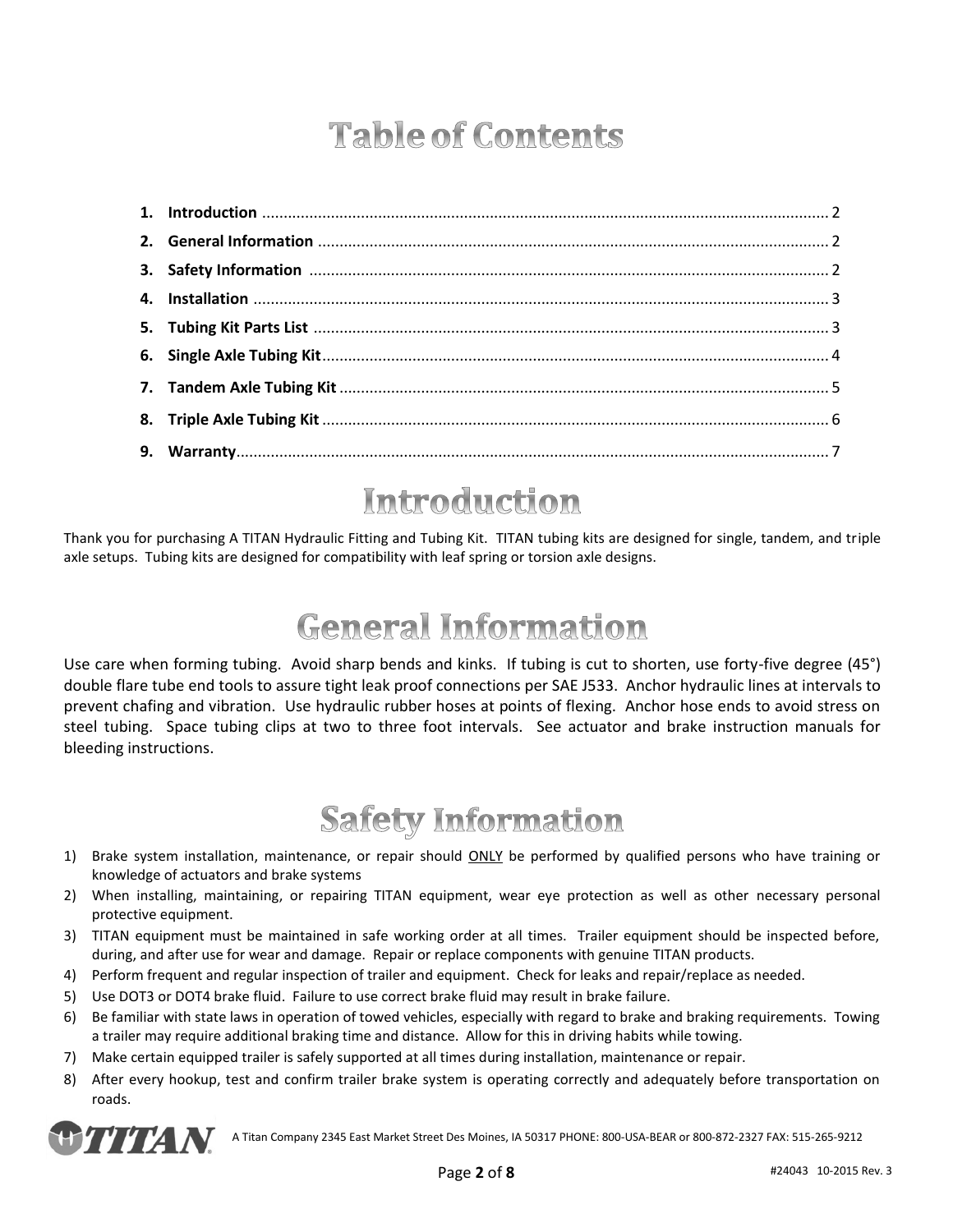### Installation

(Refer to appropriate diagram for assistance during installation)

- 1. Install actuator and brakes. Refer to associated installation manuals.
- 2. Locate and mount hose brackets <5> on trailer frame near each brake. Allow enough slack in brake hose <11> for full wheel movement.
- 3. Locate and mount tee <7> on trailer frame between axle sets of brakes.
- 4. Install rubber brake lines <1, 11> and secure with hose clips <6>.
- 5. Connect remaining tubing <2, 3, 4, and 8, 9, 12 if applicable>, shorten and re-flare per guidelines listed in "General Information"
- 6. Secure all brake tubing with tube clips <10> or other methods to prevent vibration and rubbing during transport
- 7. Tighten all hose connections.
- 8. Bleed brake system. Refer to actuator and brake installation manuals for bleeding instructions.

|                |          |                                  | <b>Single Axle</b> | <b>Tandem Axle</b> | <b>Triple Axle</b> |
|----------------|----------|----------------------------------|--------------------|--------------------|--------------------|
| <b>Ref No.</b> | Part No. | <b>Description</b>               | 4829900            | 4830000            | 4864000            |
|                | 0777300  | Hydraulic Hose 12-27/32"         |                    |                    |                    |
| 2              | 4336000  | 19' Brake Tubing 3/16" Diameter  |                    |                    | N/A                |
| 3              | 1062200  | 17" Brake Tubing                 |                    | $\mathcal{P}$      | 3                  |
| 4              | 1086600  | 66" Brake Tubing                 |                    | 2                  | 3                  |
| 5              | 0776300  | <b>Hose Bracket</b>              | 3                  | 5                  |                    |
| 6              | 0776400  | Hose Clip                        | 3                  | 5                  |                    |
| 7              | 0778500  | Frame Tee with Clip              |                    | 3                  | 5                  |
| 8              | 1086700  | 4-1/2" Brake Tubing              | N/A                | 1                  | 2                  |
| 9              | 1061900  | 30" Brake Tubing                 | N/A                | 1                  | $\mathcal{P}$      |
| 10             | 0936600  | Tube Clip                        | 4                  | 8                  | 12                 |
| 11             | 4890700  | Hydraulic Hose 17-1/4", 90° Male | $\overline{2}$     | $\overline{4}$     | 6                  |
| 12             | 4868600  | 19' Brake Tubing 1/4" Diameter   | N/A                | N/A                |                    |
| 13             | 4871700  | 1/4" To 3/16" Adapter            | N/A                | N/A                | $\mathcal{P}$      |

#### **Tubing Kit Parts List**

Note: All tubing is 3/16" steel Bundyweld tubing unless otherwise noted.

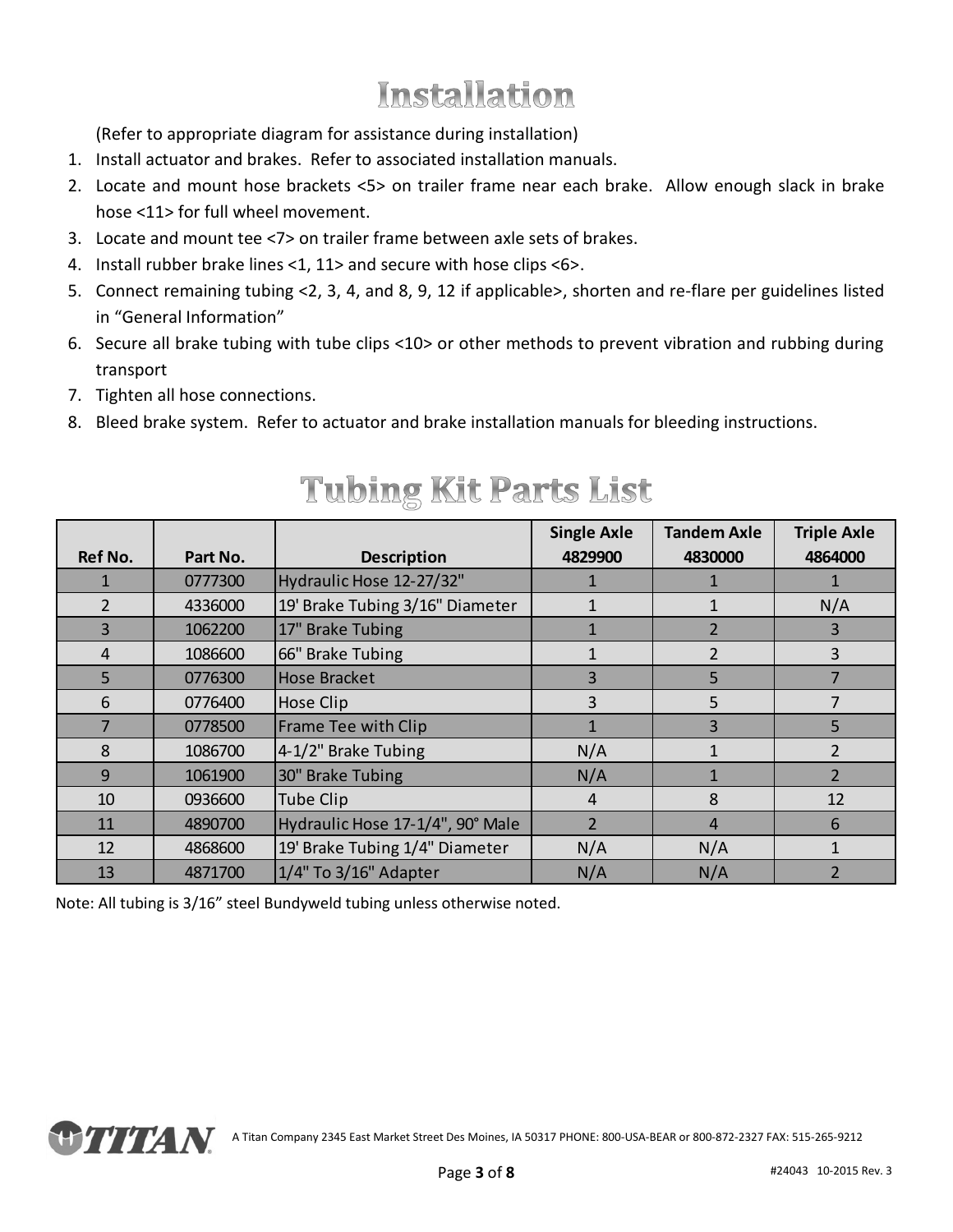## **Single Axle Tubing Kit**



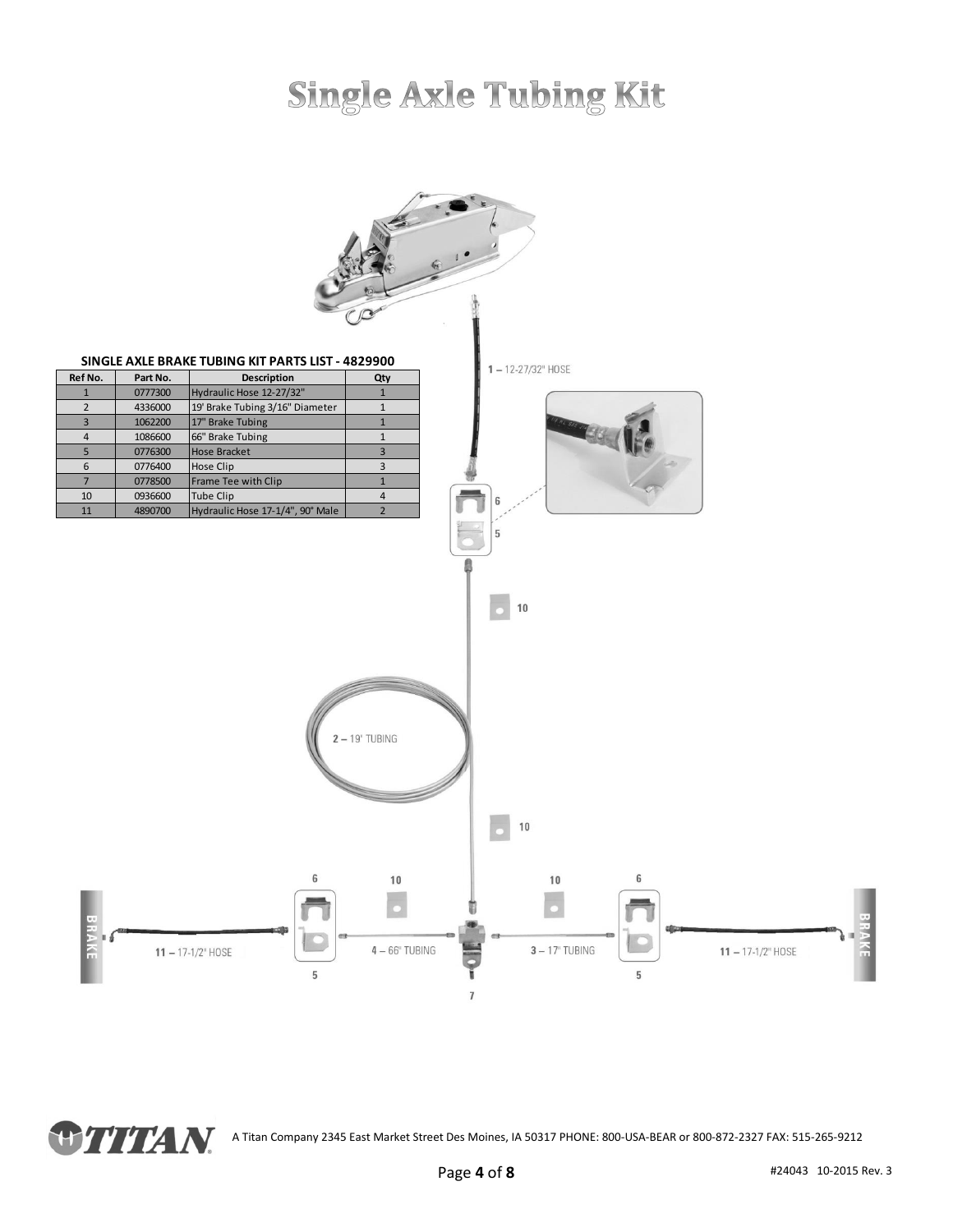## **Tandem Axle Tubing Kit**



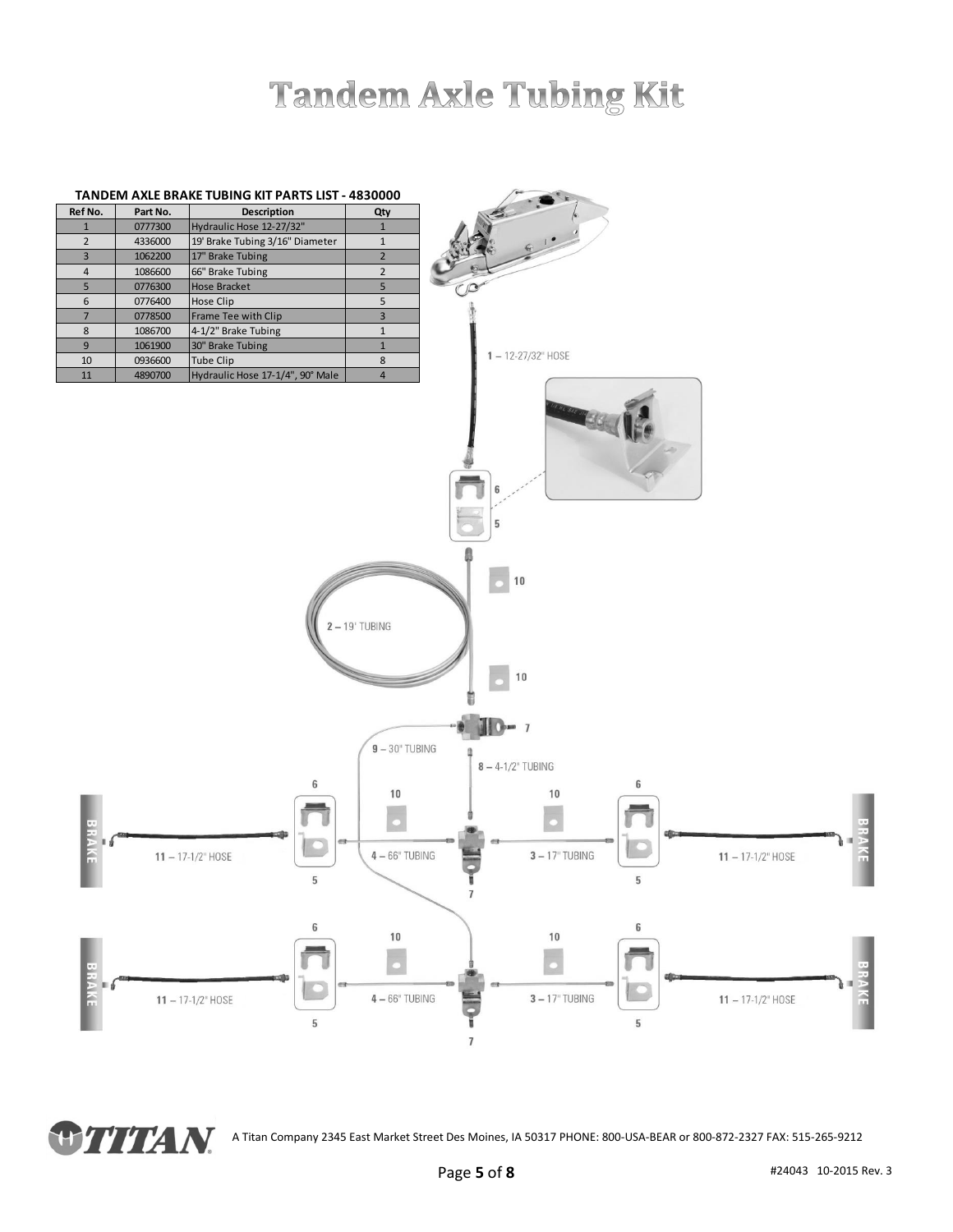## Triple Axle Tubing Kit



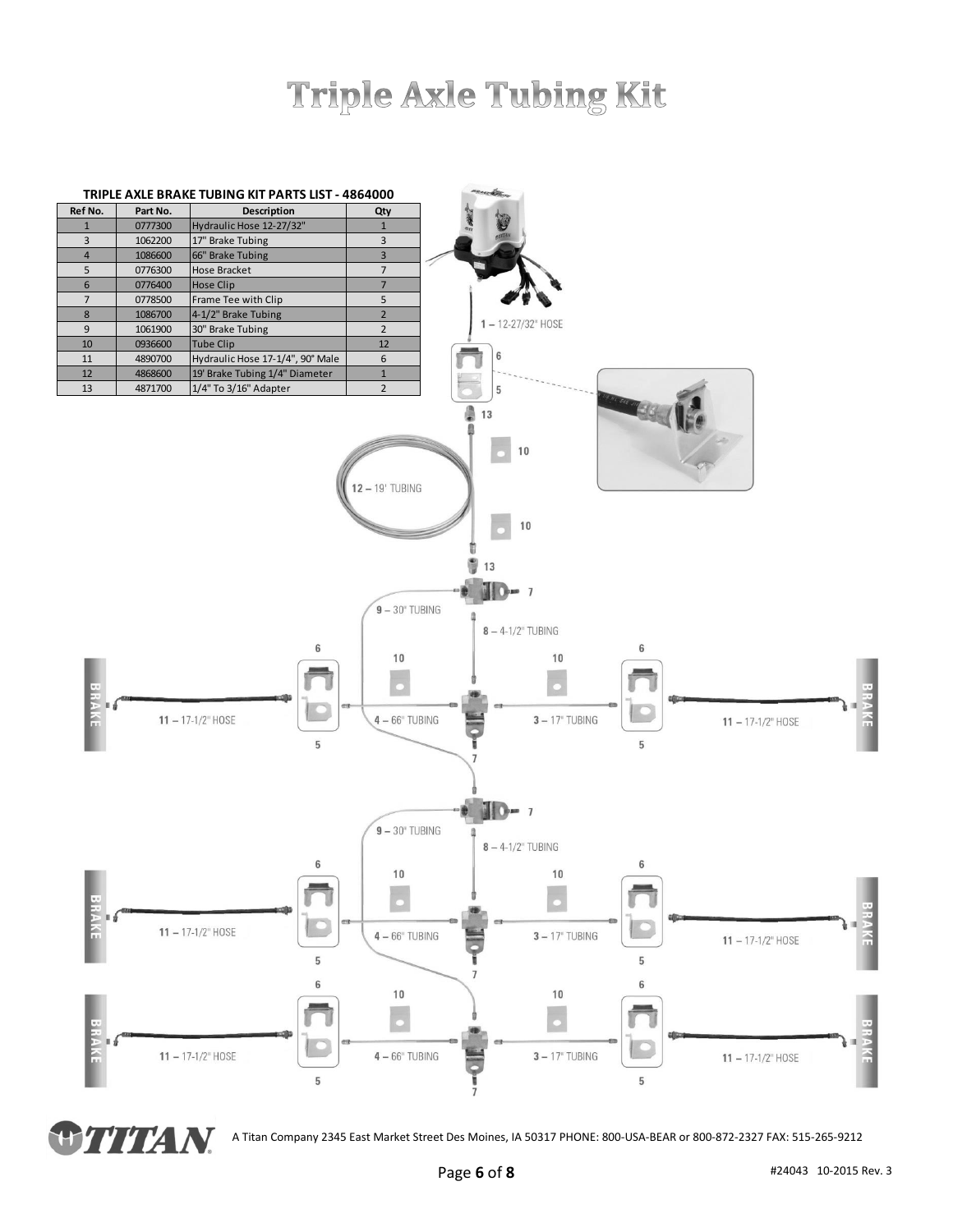### NOTES